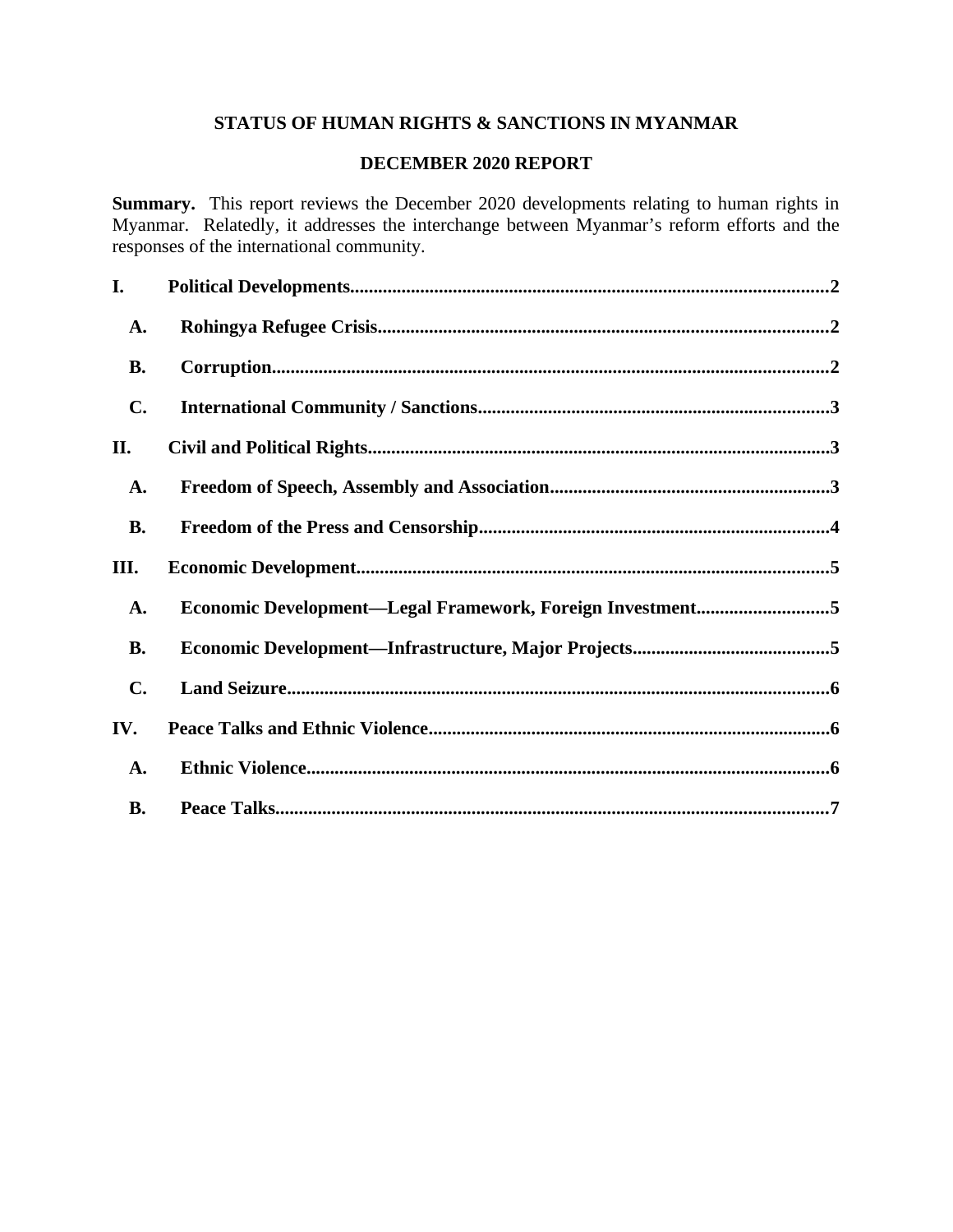### **I. Political Developments**

### <span id="page-1-2"></span><span id="page-1-0"></span>**A. Rohingya Refugee Crisis**

During the first week of December, as part of the Bangladeshi government's plan to ease crowding in refugee camps where over one million Rohingya have lived for the past few years, the Bangladeshi navy moved more than 1,640 Rohingya refugees from the refugee camps in Cox's Bazar to Bhasan Char.<sup>1</sup> Human rights groups remain opposed to the resettlement, arguing that the Rohingya were being forced to move against their will. Human Rights Watch stated that it had identified twelve families that were instructed to move to the island, having never volunteered to do so. $2$  A spokesperson for Amnesty International said that the relocation of so many Rohingya refugees to a remote island that remains off limits to rights groups and journalists without prior permission poses grave concerns with respect to independent human rights monitoring.<sup>3</sup> In addition, the Asia director of Human Rights Watch stated that if the government were genuinely confident in the habitability of the island, it would be transparent and not hastily circumvent United Nations technical assessments.<sup>4</sup>

The Bangladeshi government's relocation plan involves moving 100,000 Rohingya refugees to Bhasan Char, an island that is more than twenty miles from the mainland and that rights group fear is ill-suited to host tens of thousands of refugees. The island has only been in existence for approximately twenty years – it emerged as a result of sediment deposition from a nearby river, and erosion and flooding are regular occurrences.<sup>5</sup> On December 4, the Bangladeshi Ministry of Foreign Affairs (the "Ministry") stated that the government had spent \$350 million refurbishing Bhasan Char with modern amenities, year-round fresh water, and proper infrastructure.<sup>6</sup> Moreover, the Ministry said that the concrete buildings on Bhasan Char would be better able to withstand natural disasters than the makeshift structures in Cox's Bazar.<sup>7</sup> However, the refugees on the island have reported living in shared barracks with barely enough space to stretch out.<sup>8</sup>

At the end of December, a second group of at least 1,800 Rohingya refugees was transported to Bhasan Char amid concerns that many of these refugees were also coerced into relocating to the island.<sup>9</sup> Al Jazeera spoke to a few relocating refugees in the presence of government officials, and many said that they volunteered to leave the refugee camps because they are tired of congestion and don't see any future or repatriation, and thus are willing to try a new life on the island.<sup>10</sup>

The United Nations confirmed that as of December 31, Bangladesh had not yet permitted it to assess the habitability of Bhasan Char, although the Bangladesh government said it was prepared to facilitate United Nations participation. Independent assessments carried out by the United Nations would review the safety, feasibility, and sustainability of Bhasan Char as a place for refugees to live, as well as the framework for protection and services that refugees would be able to access on the island. $11$ 

#### <span id="page-1-1"></span>**B. Corruption**

Aung Kyi, Chairman of the Anti-Corruption Commission ("ACC"), stepped down on December 1.<sup>12</sup> Although his term was set to expire in March 2021, he submitted a letter of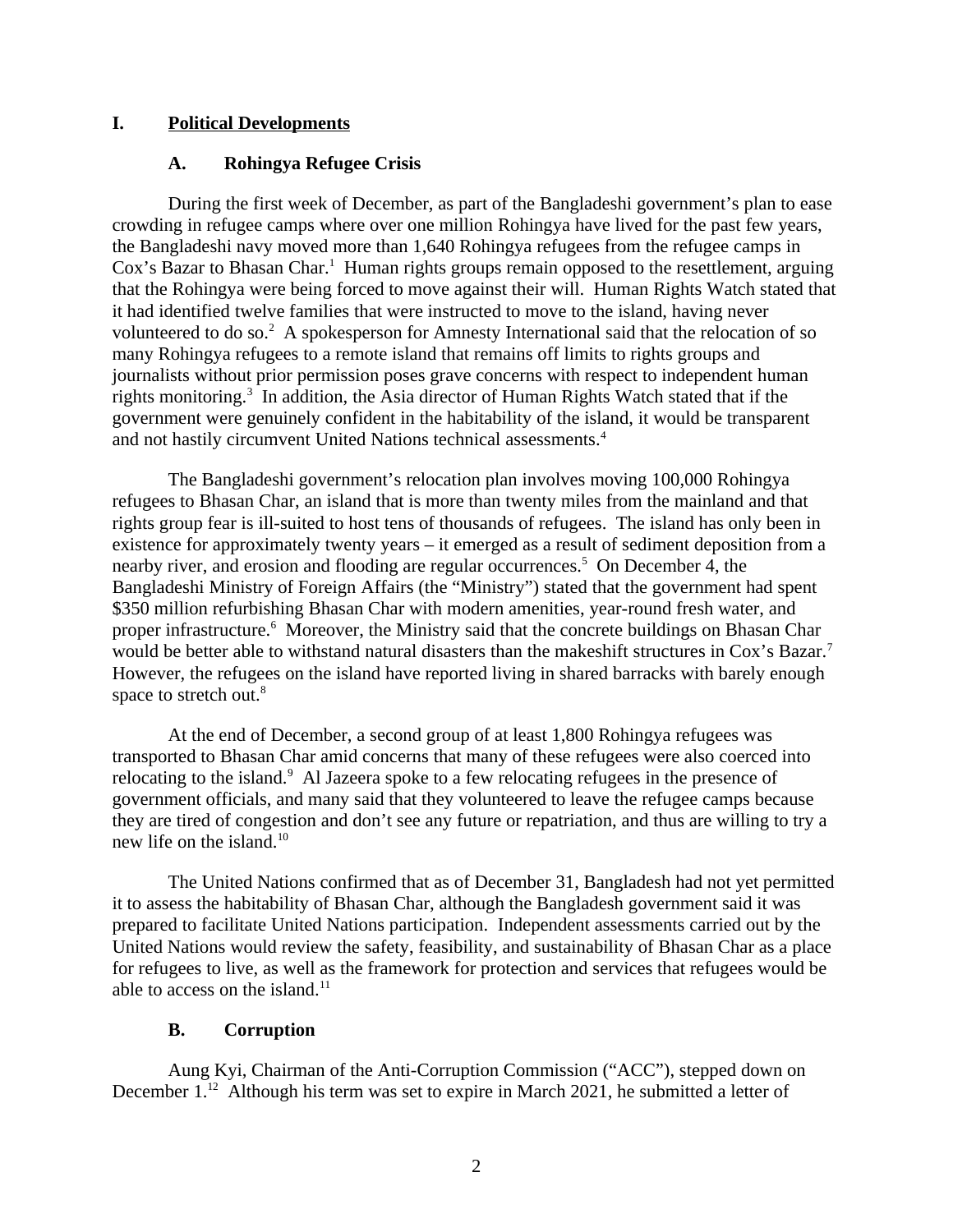resignation to the president on November 16.<sup>13</sup> He had been chair of the ACC since November 2017.<sup>14</sup>

During a speech on International Anti-Corruption Day, President Win Myint affirmed that "[i]t is important to remove all the root causes of corruption."<sup>15</sup> President Myint also stated that the government is in the planning stages of developing a national anti-corruption strategy.<sup>16</sup>

# <span id="page-2-2"></span>**C. International Community / Sanctions**

Bangladesh began transferring several hundred Rohingya refugees on December 3 to the island of Bhasan Char, a low-lying island that has in the past been flooded by high tides and cyclones.<sup>17</sup> In total, Bangladesh plans to move 100,000 Rohingya refugees to the isolated island.<sup>18</sup> A representative from Amnesty International said that "[a]llegations from within the community about cash incentives being offered to Rohingya families to relocate to Bhasan Char as well as the use of intimidation tactics are making the relocation process questionable."<sup>19</sup> The United States also voiced concern over the transfer, with State Department spokesman Cale Brown stating, "[t]he United States concurs with the UN that any such relocations must be fully voluntary and based on informed consent without pressure or coercion."<sup>20</sup> The United States called for Bangladesh to allow "thorough and independent technical and protection assessments."<sup>21</sup> The Bangladesh foreign minister denied the allegations, saying that critics of the relocation to Bhasan Char were "making up stories."<sup>22</sup>

Although Myanmar submitted a report to the United Nations as required by the interim measures imposed by the International Criminal Court, human rights lawyers and activists accuse Myanmar of nevertheless continuing to commit genocide against Rohingya Muslims.<sup>23</sup> The president of Burma Rohingya Organisation UK, a prominent Rohingya rights organization, averred that "[t]he Myanmar government and military are calculating that they can safely ignore the provisional measures and not face any consequences."<sup>24</sup> Rights groups are also calling upon Myanmar to release the report in full, calling the lack of transparency an injustice. $^{25}$ 

In a teleconference between Myanmar's international cooperation minister, Kyaw Tin, and the outgoing U.S. Deputy Secretary of State, the United States pledged to continue its support for Myanmar's democratic transition and discussed cooperation on Rakhine State development, including the creation of a better environment for the Rohingya.<sup>26</sup>

# **II. Civil and Political Rights**

# <span id="page-2-1"></span><span id="page-2-0"></span>**A. Freedom of Speech, Assembly and Association**

Rakhine State police opened a case against three activists under Article 19 of the Peaceful Assembly and Procession Law over a human rights demonstration in the state capital, Sittwe, in December.<sup>27</sup> The three activists, Min Bar Chay (also known as Than Hla), Naing Naing Tun and Khaing Mrat Thu from the Rakhine Youth New Generation Network, led other protesters to mark Human Rights Day on December 10.<sup>28</sup> The activists were detained as they protested on Strand Road in Sittwe and released on bail later that evening.<sup>29</sup> Sittwe Township police chief, Major Zaw Naing, said the three activists organized the event without seeking approval from the authorities.<sup>30</sup> The activists insisted that the event was too important to cancel because the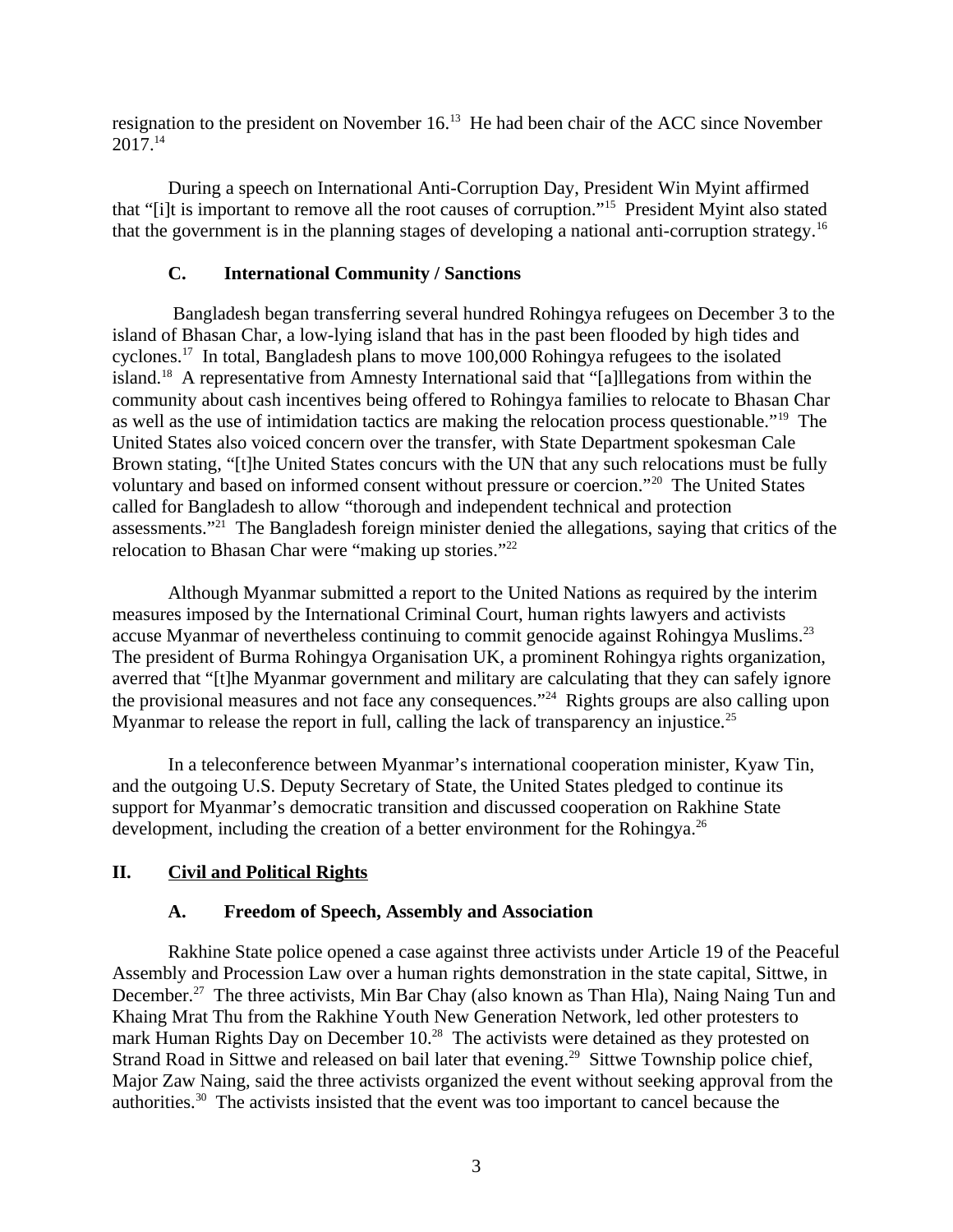authorities failed to grant approval.<sup>31</sup> At the event, the activists held placards calling for human rights, women's rights and to end terrorism  $32$ 

More than 200 nationalists, including Buddhist monks, joined a protest in solidarity with Myanmar's military and to condemn the handling of the November 8 general election.<sup>33</sup> The march was led by Moe Moe Khaing, central executive member of the Yeomanry Development Party, which was established by Michael Kyaw Myint, a Buddhist nationalist.<sup>34</sup> On August 16, Myanmar banned gatherings of more than 29 people to curb the spread of COVID-19.<sup>35</sup> Yangon residents have been ordered to stay at home while organizations and companies have been required to work from home since September. Protesters did not observe social distancing and some leaders did not wear masks.<sup>36</sup> Yangon residents have called on the government to take action against the organizers of the event.<sup>37</sup>

### <span id="page-3-0"></span>**B. Freedom of the Press and Censorship**

Media organizations and civil society groups have urged the incoming Myanmar government to change existing laws that restrict press freedom.<sup>38</sup> As it stands, journalists are frequently prosecuted under the Telecommunications Law, the Counter-Terrorism Law, the Unlawful Associations Act and the Penal Code.<sup>39</sup> According to the 2020 edition of the World Press Freedom Index, Myanmar is ranked number 139 out of 180 countries.<sup>40</sup> In compiling the report, the level of pluralism, media independence, environment for media and self-censorship, legal framework, transparence and quality of infrastructure are all considered; government policy, however, is not.<sup>41</sup> Yin Yadanar Thei, director of Free Expression Myanmar and a signatory of a petition urging reform for six defamation laws, noted that if criminal charges for defamation are not withdrawn, "Myanmar's index rankings for freedom of expression will continue to drop, and Myanmar will never achieve its goal of becoming a democratic nation."<sup>42</sup>

On December 14, Development Media Group ("DMG") reporter Aung Kyaw Min was questioned at the Maungdaw Myoma police station and was released on bail in connection with a defamation complaint filed against him under  $66(d)$  of the Telecommunications Law.<sup>43</sup> Punishment under 66(d) can include up to two years in prison.<sup>44</sup> The story, "Soonest repair needed at Maungdaw 3<sup>rd</sup> Mile Bridge,"<sup>45</sup> was a brief piece detailing the need for repairs on a bridge in the western state of Rakhine.<sup>46</sup> Maung Win, an engineer from the Road/Bridge Special Group (4), who was quoted in Min's story, filed the complaint.<sup>47</sup> By first filing with the police, Win acted contrary to the 2014 News Media Law, which requires that complaints against members of the media first be filed with the Myanmar Press Council (the "MPC").<sup>48</sup> According to the DMG editor in chief, the plaintiff was forced to sue by the local government.<sup>49</sup> In response to the suit, DMG requested mediation by the MPC, pursuant to a provision of the New Media Law, and in response, the MPC wrote to the Rakhine State government urging the suspension of the lawsuit; thus far, there has been no response.<sup>50</sup> In addition to demanding mediation, DMG has also insisted that the case be withdrawn as the article did not at any point misattribute or misquote any individual.<sup>51</sup>

Meanwhile, protests have continued against the protracted internet shutdown in parts of Rakhine State, which began in 2019.<sup>52</sup>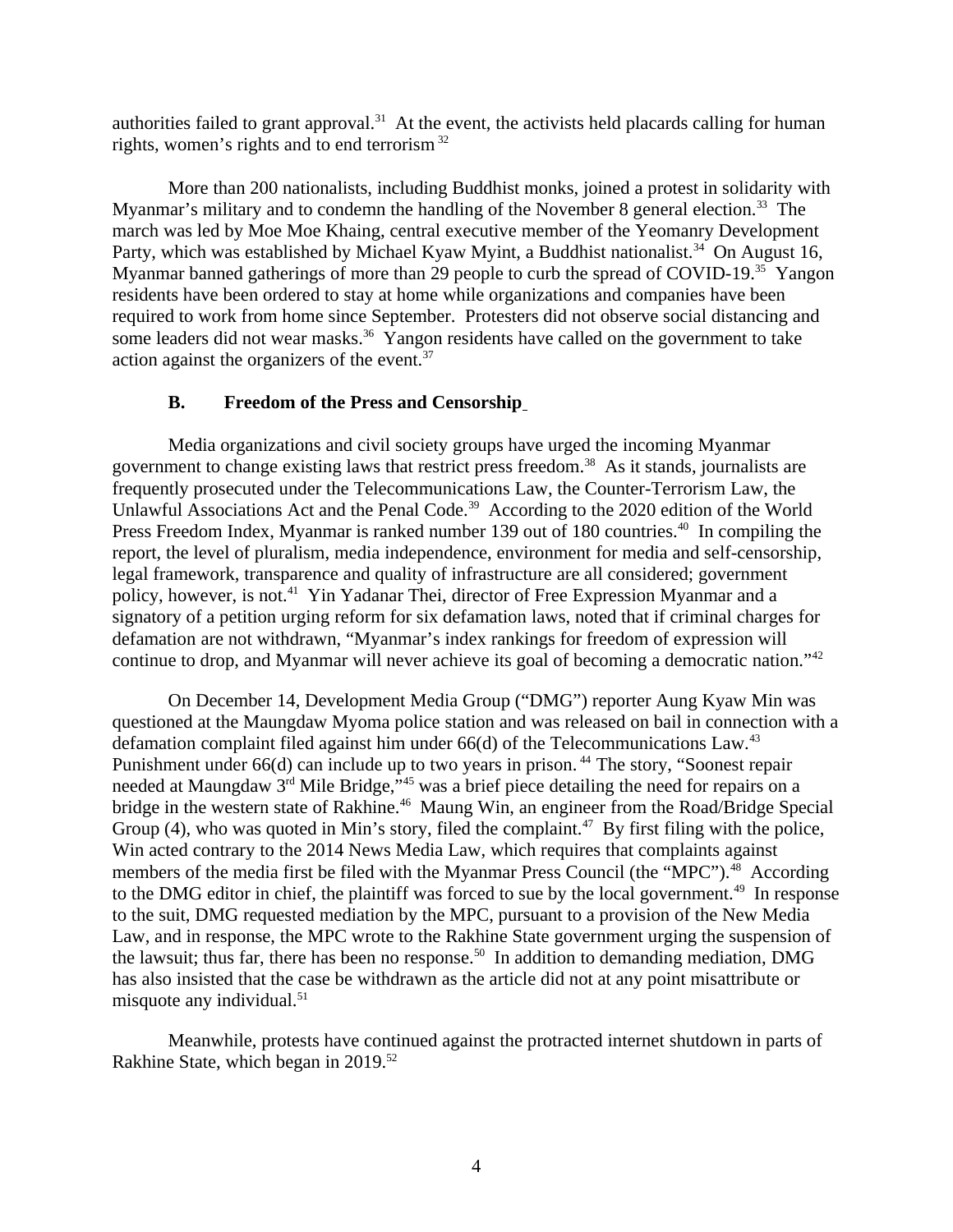#### **III. Economic Development**

### <span id="page-4-2"></span><span id="page-4-1"></span>**A. Economic Development—Legal Framework, Foreign Investment**

On December 22, UNICEF and Japan signed onto a \$4.71 million project that aims to strengthen the capacity of health, water, sanitation and hygiene, and education services in communities in Rakhine, Kachin and northern Shan States and is expected to benefit up to 400,000 Myanmar citizens.<sup>53</sup>

Mitsubishi Corp. signed two contracts with Myanmar's state-run railway, Myanma Railways, to deliver new rolling stock.<sup>54</sup> The total cost of the two projects is expected to be approximately 69 billion yen (\$663.2 million), which will be covered by an international yen loan agreement between the governments of Japan and Myanmar. The two projects are part of the Japanese government's railway infrastructure export drive. Mitsubishi will deliver 66 cars for the Yangon Circular Railway, which runs through central Yangon, and 180 cars for the Yangon-Mandalay Railway, which connects Yangon, Naypyitaw and Mandalay.

Myanmar's government expects to implement three major infrastructure projects planned for Yangon Region with the participation of South Korea, Singapore and Thailand in an effort to mitigate the impact of the COVID-19 pandemic.<sup>55</sup> According to Thaung Tun, the head of the Union Ministry of Investment and Foreign Economic Relations, the Korea-Myanmar Industrial Complex ("KMIC") began construction on December 24 and the government will kick-off implementation of the AMATA Smart and Eco City, which will be jointly implemented by Myanmar and Thailand, and the Myanmar-Singapore Industrial Park, to be jointly implemented with Singapore. KMIC is the first economic collaboration of its kind between Myanmar and South Korea. Myanmar's Ministry of Construction holds 40% of KMIC, while the Korea Land and Housing Corporation and Global Sae-A Co. Ltd hold 40% and 20% respectively. The project is expected to be completed in 2023, and around 200 South Korean companies are expected to invest in the production facilities, which will generate a projected \$10 million in taxes annually.

# <span id="page-4-0"></span>**B. Economic Development—Infrastructure, Major Projects**

The construction of a 140-kilometer two-lane highway connecting the Dawei Special Economic Zone ("SEZ") in Tanintharyi Region to Htikhee at the Thai border will commence in mid-2021, according to the Dawei SEZ Management Committee.<sup>56</sup> When complete, it will take travelers from the SEZ about two and a half hours to reach Htikhee by car.<sup>57</sup> It will take another two hours to reach Bangkok from Htikhee.<sup>58</sup> The Ministry of Construction will oversee the project, which will be carried out with a loan from Thailand's Neighbouring Countries Economic Development Cooperation Agency.<sup>59</sup>

Myanmar's first online market to trade rice and seeds will be available in the beginning of 2021, according to the Myanmar Rice Federation ("MRF").<sup>60</sup> The MRF will establish a mobile application called the MRF Rice Portal, which will be made available to farmers, seed production farmers and companies, rice mill owners and local and foreign rice traders.<sup>61</sup>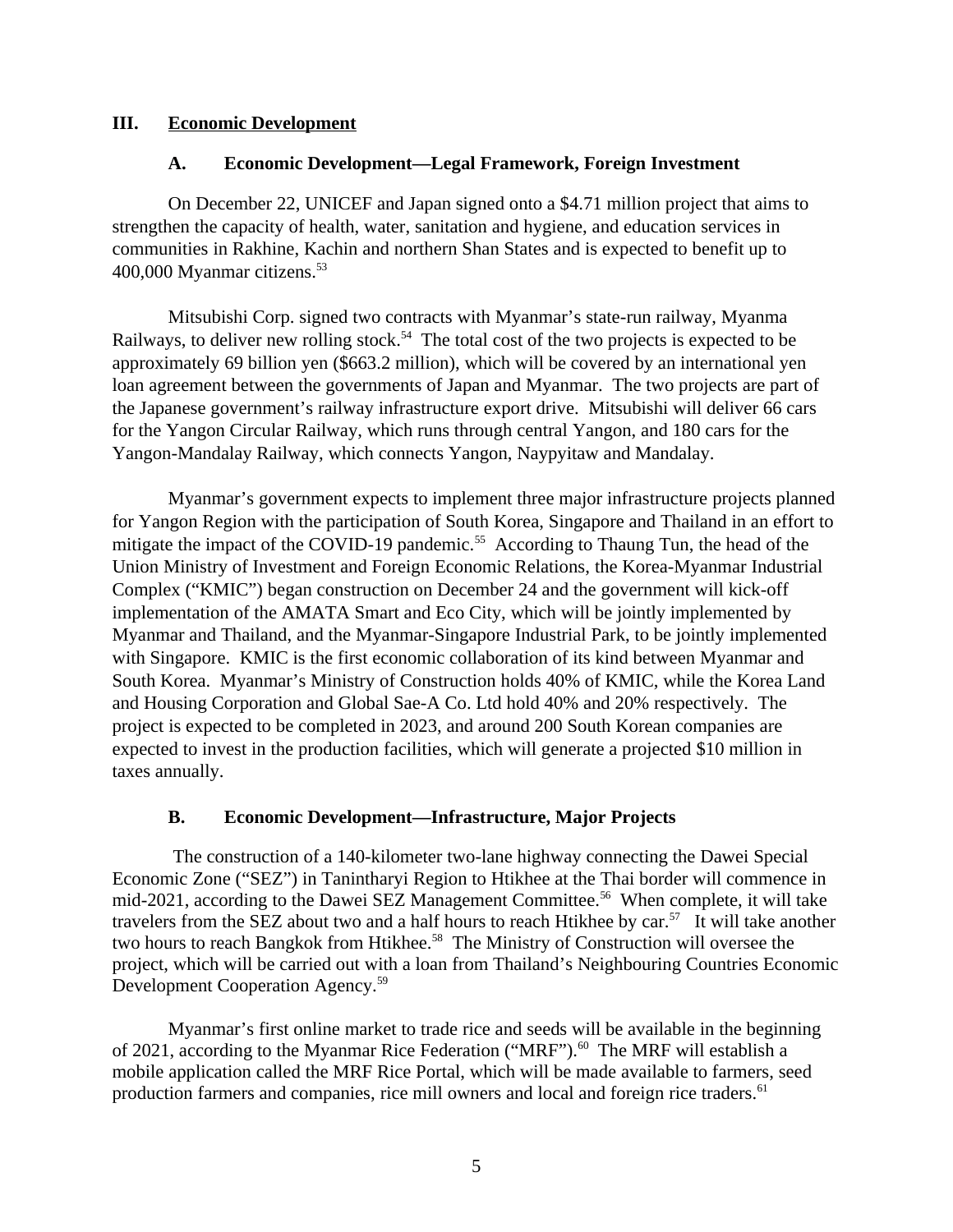Meanwhile, to further develop the paddy seed production industry in Myanmar, the MRF is cooperating with Germany's Welthungerhilfe for the first time to produce higher quality seeds expected to improve crop harvests and enable farmers to fetch better prices in the foreign rice market. $62$  There are currently just five farms producing seeds in Myanmar. $63$  Efforts are now being made to grow the seed production market in Myanmar and to also develop a more robust local seed trade.<sup>64</sup>

The first phase of construction of the Korea-Myanmar Industrial Complex ("KMIC") in Hlegu Township, Yangon, commenced on December 24.<sup>65</sup> Construction of the basic infrastructure, such as roads and essential services needed for the project, is expected to be completed by 2023.<sup>66</sup> The project is funded by the Korean Economic Development Cooperation Fund. The total capital expenditure expected is in excess of US\$100 million, and will create about 100,000 new jobs. $^{67}$  The KMIC will be jointly implemented by the Ministry of Construction and state-owned Korea Land and Housing Corporation on 558 acres of land in Nyaung-nhit-pin, Hlegu.<sup>68</sup> The project will be managed by KMIC Development Company Ltd and will include Myanmar's first online land reservation system.<sup>69</sup>

The Lailenpi Airport, the second airport in Chin State, is expected to open early in 2021 and is already about 80% complete.<sup>70</sup> Once complete, the Lailenpi Airport will have the capacity to accommodate small aircraft for up to 20 people.<sup>71</sup> The airport will significantly shorten the flight time between Yangon and Chin States.<sup>72</sup>

### <span id="page-5-2"></span>**C. Land Seizure**

There is concern that insufficient water is being collected to supply farms over the summer months. Farmers in Sagaing asked authorities to fill a dam with river water given shortages in prior years. The shortages have prevented certain summer crops from being grown.<sup>73</sup> Meanwhile, locals in Shan State expressed concern about the environmental impact of potential coal extraction and, in particular, worries that a nearby water source might dry up or become unusable as a result of new proposed mining.<sup>74</sup> The concerns stem from experiences of coal mining in other areas in Shan State.<sup>75</sup>

Villagers in Kachin State have asked that 4,000 acres of land be reclassified in use from a "national park" to "community forest."<sup>76</sup> The designation as a national park restricts the villagers from living and farming on the land, which was previously used as rotated farmland.<sup>77</sup>

# **IV. Peace Talks and Ethnic Violence**

#### <span id="page-5-1"></span><span id="page-5-0"></span>**A. Ethnic Violence**

The Myanmar military's increased encroachment into territory inhabited by ethnic Karen people in southeastern Myanmar's Kayin State has caused fresh armed clashes that have forced more than 3,000 villagers to flee their homes, a Karen activist group said on December 30.<sup>78</sup> Additionally, on December 30, more than 10,000 ethnic Karen staged a protest demanding that the military withdraw soldiers, close a local army base, and suspend military construction work.<sup>79</sup>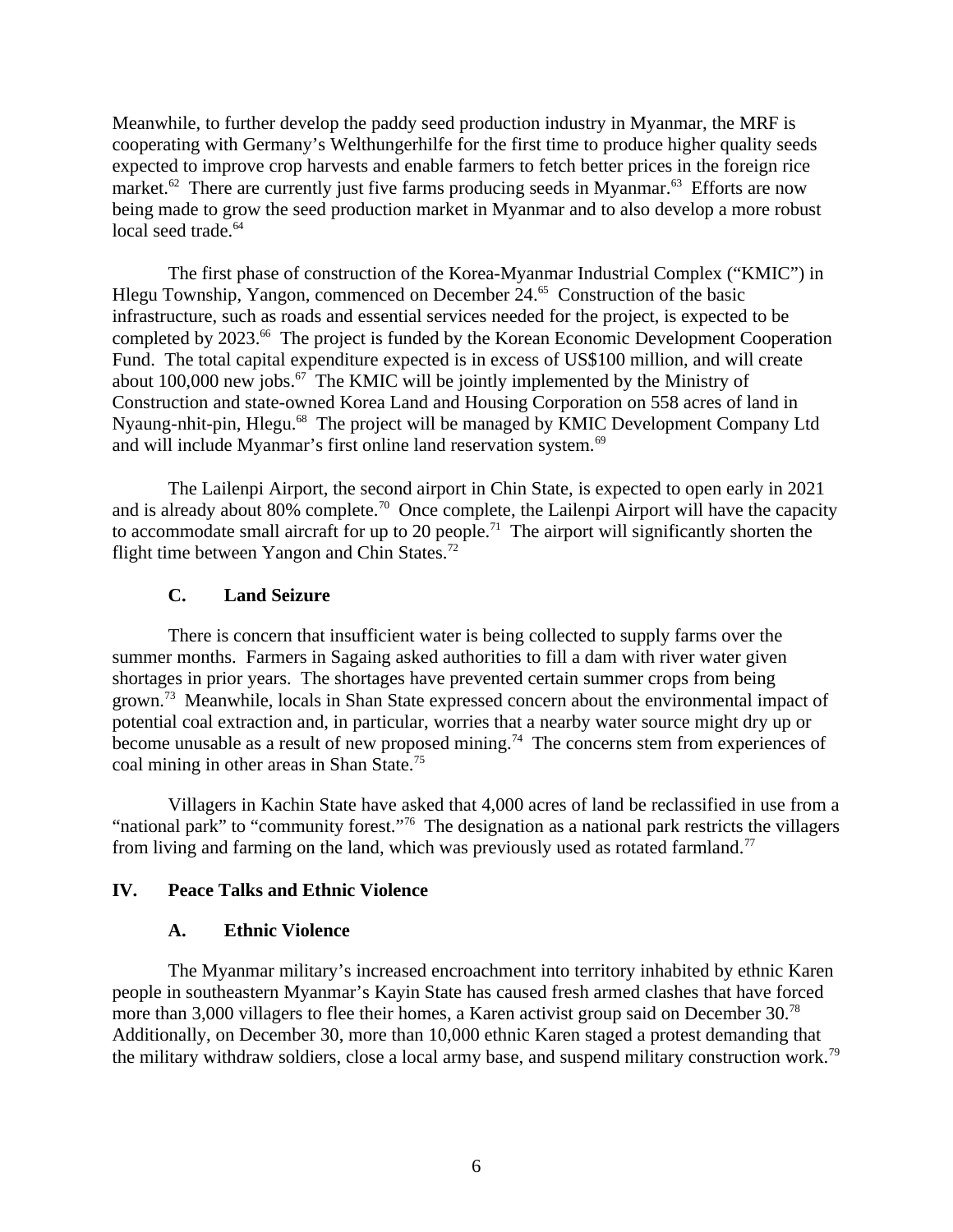Meanwhile, thousands of area residents have left their homes, fearing full-blown hostilities in the area where sporadic clashes have occurred between Myanmar soldiers and the Karen National Union since early December, said a local who declined to be named out of concern for his safety. This local resident said more than 100 soldiers from Taiti village have been ordered to reinforce existing troops, and most of the men in the village have left, leaving only women and children remaining at home.<sup>80</sup>

#### <span id="page-6-0"></span>**B. Peace Talks**

Hla Maung Shwe, a senior government negotiator, said on December 9 that the government is seeking the immediate resumption of peace negotiations with the ten ethnic armed groups that have signed the Nationwide Ceasefire Agreement ("NCA") as well as those that have not yet signed the NCA.<sup>81</sup> On December 8, the government and the Tatmadaw reviewed the framework for the political dialogue agreement that was signed during the  $4<sup>th</sup>$  Union Peace Conference –  $21^{st}$  Century Panglong in August.<sup>82</sup> The government and the Tatmadaw also discussed ways to start peace negotiations with the holdout ethnic armed groups that have yet to sign the NCA.<sup>83</sup> The NCA signatories held a meeting on December 10 to prepare for new peace talks. $84$ 

Major General Zaw Min Tun, chief of the Tatmadaw True News Information Team, said that negotiations between representatives of the Tatmadaw and the Arakan Army ("AA") are proceeding smoothly as both sides are working toward a ceasefire agreement and peace negotiations.<sup>85</sup> A face-to-face meeting was held on December 9 in Panghsang.<sup>86</sup> Major General Zaw Min Tun said, "We have to continue the negotiations so as to end the fighting and move forward the peace process in the Rakhine State."<sup>87</sup> He continued, "The Tatmadaw and the AA have the view that we need to keep on negotiating because the civilians in Rakhine support the negotiations for peace."<sup>88</sup> The next meeting between the Tatmadaw and the AA will involve Tatmadaw Peace Talks Committee leaders and AA Commander-in-Chief General Tun Myat Naing. $89$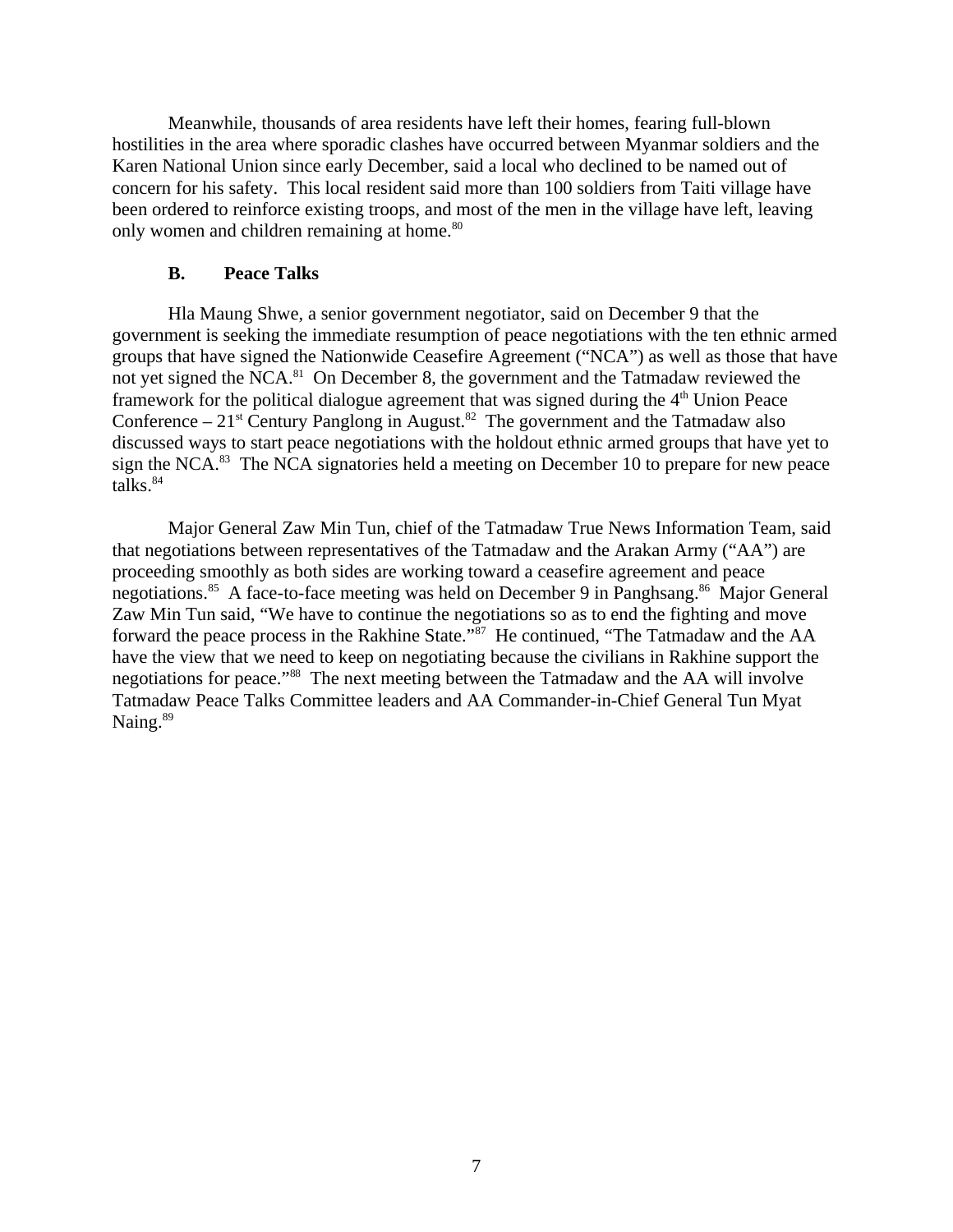New York Times, December 4, 2020: [https://www.nytimes.com/2020/12/04/world/asia/rohingya-bangladesh-island-camps.html.](https://www.nytimes.com/2020/12/04/world/asia/rohingya-bangladesh-island-camps.html) The Washington Post, December 4, 2020: [https://www.washingtonpost.com/world/2020/12/04/rohingya-bangladesh-refugees](https://www.washingtonpost.com/world/2020/12/04/rohingya-bangladesh-refugees-island-bhasan-char/)[island-bhasan-char/.](https://www.washingtonpost.com/world/2020/12/04/rohingya-bangladesh-refugees-island-bhasan-char/) New York Times, December 4, 2020: [https://www.nytimes.com/2020/12/04/world/asia/rohingya-bangladesh-island-camps.html.](https://www.nytimes.com/2020/12/04/world/asia/rohingya-bangladesh-island-camps.html) 4 The Washington Post, December 4, 2020: [https://www.washingtonpost.com/world/2020/12/04/rohingya-bangladesh-refugees](https://www.washingtonpost.com/world/2020/12/04/rohingya-bangladesh-refugees-island-bhasan-char/)[island-bhasan-char/.](https://www.washingtonpost.com/world/2020/12/04/rohingya-bangladesh-refugees-island-bhasan-char/) The Washington Post, December 4, 2020: [https://www.washingtonpost.com/world/2020/12/04/rohingya-bangladesh-refugees](https://www.washingtonpost.com/world/2020/12/04/rohingya-bangladesh-refugees-island-bhasan-char/)[island-bhasan-char/.](https://www.washingtonpost.com/world/2020/12/04/rohingya-bangladesh-refugees-island-bhasan-char/) New York Times, December 4, 2020: [https://www.nytimes.com/2020/12/04/world/asia/rohingya-bangladesh-island-camps.html.](https://www.nytimes.com/2020/12/04/world/asia/rohingya-bangladesh-island-camps.html) *Id*. *Id*. Al Jazaeera, December 29, 2020: [https://www.aljazeera.com/news/2020/12/29/new-group-of-rohingya-refugees-moved-to](https://www.aljazeera.com/news/2020/12/29/new-group-of-rohingya-refugees-moved-to-bangladesh-remote-island)[bangladesh-remote-island.](https://www.aljazeera.com/news/2020/12/29/new-group-of-rohingya-refugees-moved-to-bangladesh-remote-island) *Id*. Radio Free Asia, December 31, 2020: [https://www.rfa.org/english/news/myanmar/permission-12312020152718.html.](https://www.rfa.org/english/news/myanmar/permission-12312020152718.html) The Irrawaddy, December 2, 2020: [https://www.irrawaddy.com/news/burma/chief-myanmars-anti-corruption-commission](https://www.irrawaddy.com/news/burma/chief-myanmars-anti-corruption-commission-steps.html)[steps.html.](https://www.irrawaddy.com/news/burma/chief-myanmars-anti-corruption-commission-steps.html) *Id. Id.* The Irrawaddy, December 11, 2020: [https://www.irrawaddy.com/news/burma/myanmar-president-calls-joint-effort-remove](https://www.irrawaddy.com/news/burma/myanmar-president-calls-joint-effort-remove-causes-corruption.html)[causes-corruption.html.](https://www.irrawaddy.com/news/burma/myanmar-president-calls-joint-effort-remove-causes-corruption.html) *Id.* Frontier Myanmar, December 3, 2020: [https://www.frontiermyanmar.net/en/bangladesh-begins-transfer-of-rohingya-to](https://www.frontiermyanmar.net/en/bangladesh-begins-transfer-of-rohingya-to-controversial-island/)[controversial-island/.](https://www.frontiermyanmar.net/en/bangladesh-begins-transfer-of-rohingya-to-controversial-island/) *Id.* Mizzima, December 29, 2020: [http://mizzima.com/article/bangladesh-moves-more-refugees-controversial-island.](http://mizzima.com/article/bangladesh-moves-more-refugees-controversial-island) Mizzima, December 11, 2020: [http://mizzima.com/article/us-voices-concern-bangladesh-transfer-refugees.](http://mizzima.com/article/us-voices-concern-bangladesh-transfer-refugees) *Id.* Mizzima, December 29, 2020: [http://mizzima.com/article/bangladesh-moves-more-refugees-controversial-island.](http://mizzima.com/article/bangladesh-moves-more-refugees-controversial-island) 23 Frontier Myanmar, November 24, 2020: [https://www.frontiermyanmar.net/en/myanmar-ignoring-rohingya-genocide-trial](https://www.frontiermyanmar.net/en/myanmar-ignoring-rohingya-genocide-trial-measures-activists/)[measures-activists/.](https://www.frontiermyanmar.net/en/myanmar-ignoring-rohingya-genocide-trial-measures-activists/) *Id. Id.* The Irrawaddy, December 18, 2020: [https://www.irrawaddy.com/news/burma/us-pledges-continue-support-myanmars](https://www.irrawaddy.com/news/burma/us-pledges-continue-support-myanmars-democratic-transition.html)[democratic-transition.html.](https://www.irrawaddy.com/news/burma/us-pledges-continue-support-myanmars-democratic-transition.html) 27 The Irrawaddy, December 22, 2020: [https://www.irrawaddy.com/news/burma/myanmar-police-prosecute-activists-celebrating](https://www.irrawaddy.com/news/burma/myanmar-police-prosecute-activists-celebrating-human-rights-day.html)  [human-rights-day.html.](https://www.irrawaddy.com/news/burma/myanmar-police-prosecute-activists-celebrating-human-rights-day.html) *Id*. *Id*. *Id*. *Id*. *Id*. The Irrawaddy, December 29, 2020: [https://www.irrawaddy.com/news/burma/buddhist-nationalist-protest-prompts-calls-take](https://www.irrawaddy.com/news/burma/buddhist-nationalist-protest-prompts-calls-take-action-breaching-covid-19-restrictions.html)[action-breaching-covid-19-restrictions.html](https://www.irrawaddy.com/news/burma/buddhist-nationalist-protest-prompts-calls-take-action-breaching-covid-19-restrictions.html) *Id*. *Id*. *Id*. *Id*. Burma New International Online, December 21, 2020: [https://www.bnionline.net/en/news/next-administration-urged-scrap](https://www.bnionline.net/en/news/next-administration-urged-scrap-repressive-laws-restricting-press-freedom)[repressive-laws-restricting-press-freedom.](https://www.bnionline.net/en/news/next-administration-urged-scrap-repressive-laws-restricting-press-freedom) *Id*. According to the 2020 edition of the World Press Freedom Index, Myanmar is ranked number 139 out of 180. In compiling the report, the level of pluralism, media independence, environment for medial and self-censorship, legal framework, transparence, and quality of infrastructure are all considered; government policy, however, is not. Reporters Without Borders: [https://rsf.org/en/2020](https://rsf.org/en/2020-world-press-freedom-index-entering-decisive-decade-journalism-exacerbated-coronavirus) [world-press-freedom-index-entering-decisive-decade-journalism-exacerbated-coronavirus.](https://rsf.org/en/2020-world-press-freedom-index-entering-decisive-decade-journalism-exacerbated-coronavirus) Reporters Without Borders: [https://rsf.org/en/2020-world-press-freedom-index-entering-decisive-decade-journalism-exacerbated-](https://rsf.org/en/2020-world-press-freedom-index-entering-decisive-decade-journalism-exacerbated-coronavirus)

[coronavirus.](https://rsf.org/en/2020-world-press-freedom-index-entering-decisive-decade-journalism-exacerbated-coronavirus)

*Id.*

42 Radio Free Asia, December 11, 2020: [https://www.rfa.org/english/news/myanmar/reform-12112020182133.html.](https://www.rfa.org/english/news/myanmar/reform-12112020182133.html)

Development Media Group, December 20, 2020: [https://www.dmediag.com/news/2442-dmg-n-govt.](https://www.dmediag.com/news/2442-dmg-n-govt)